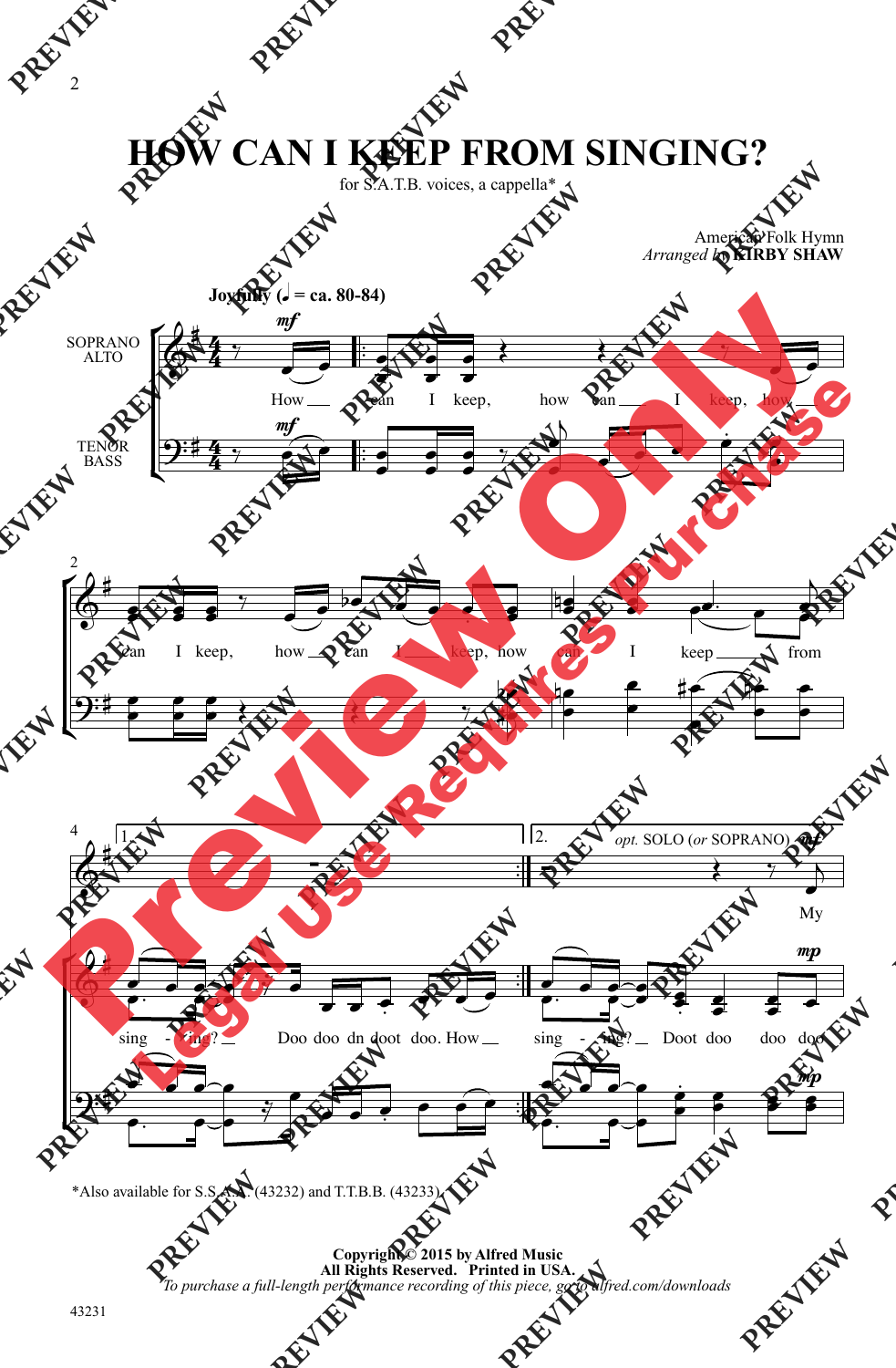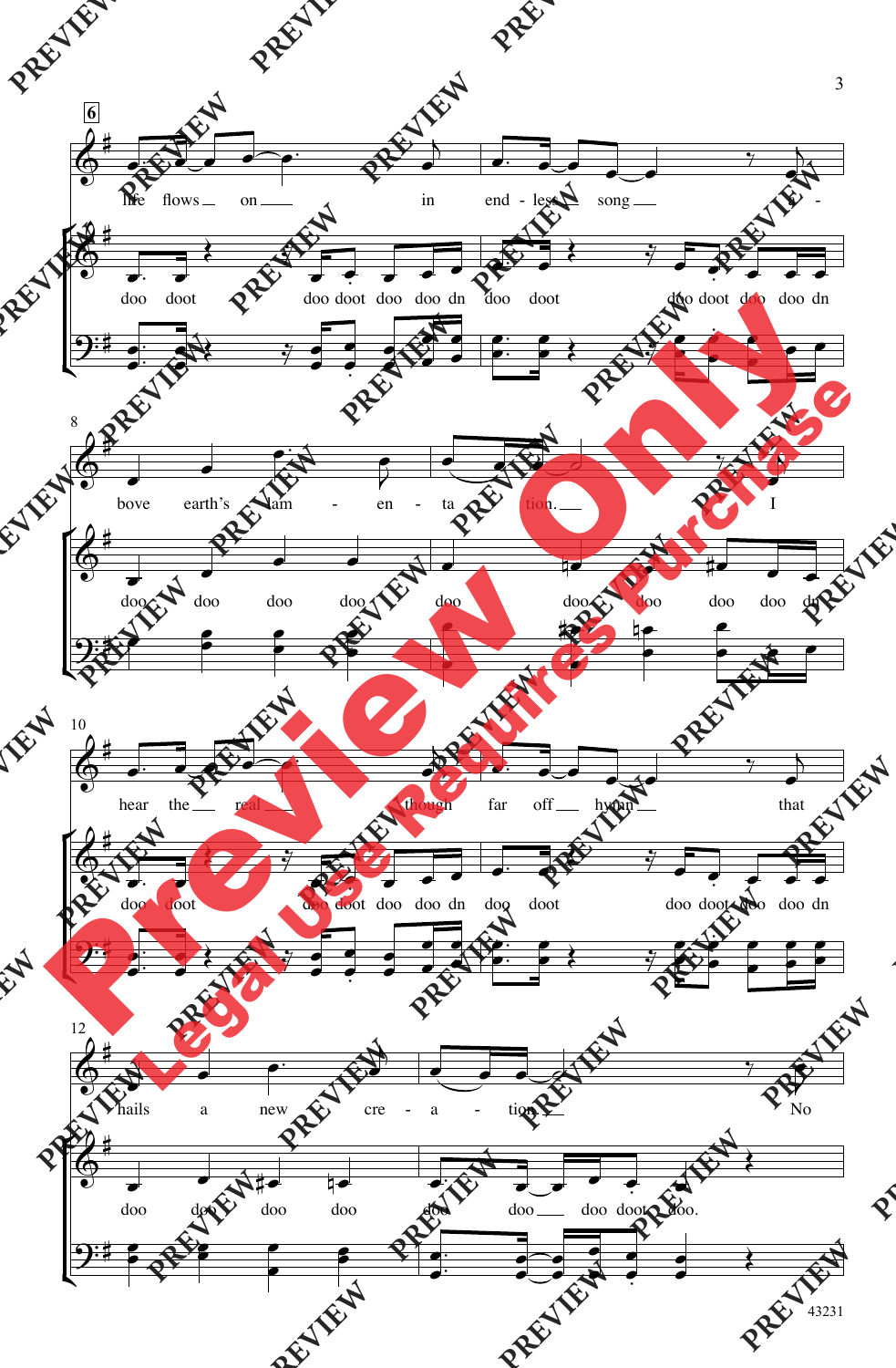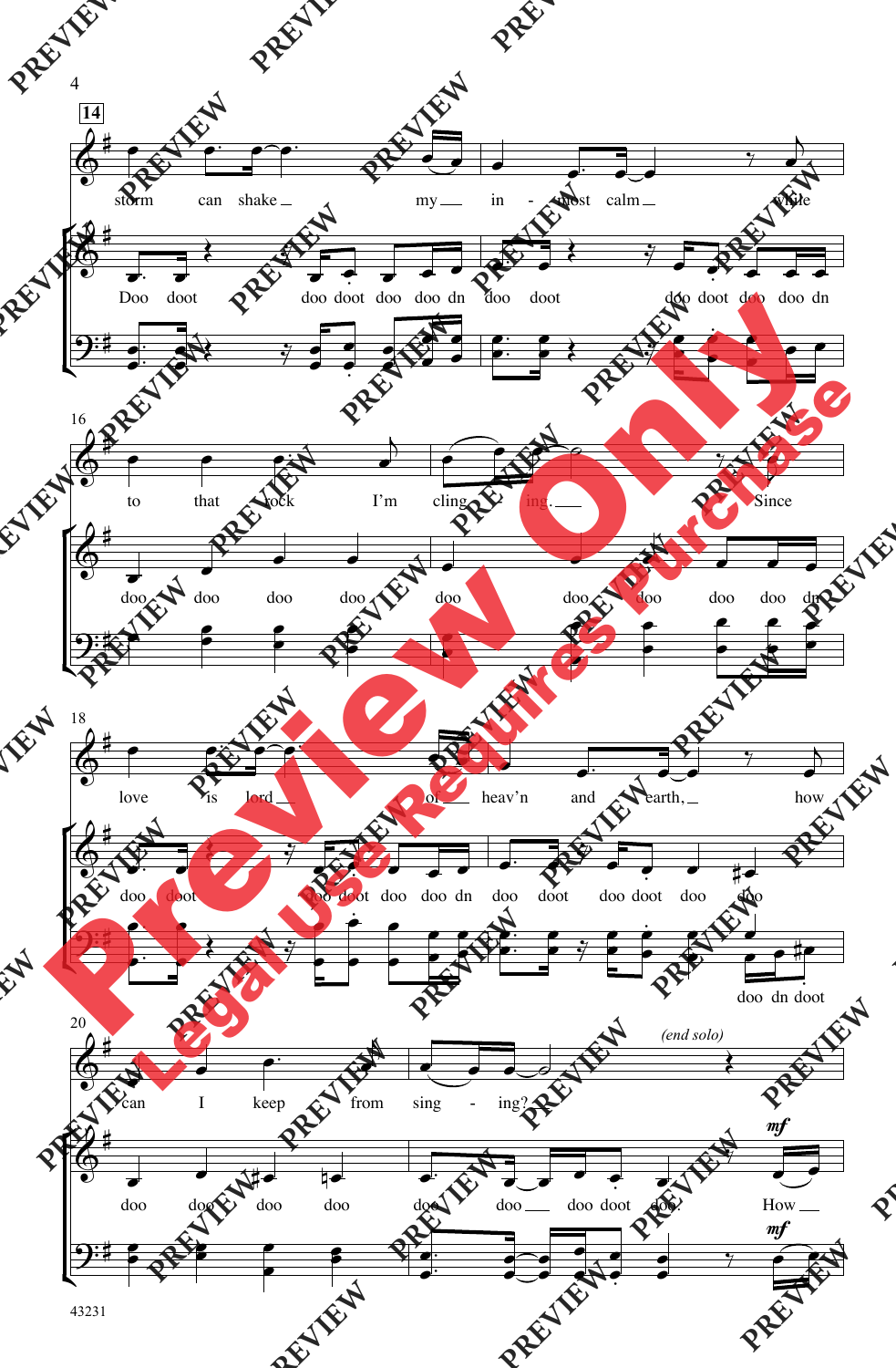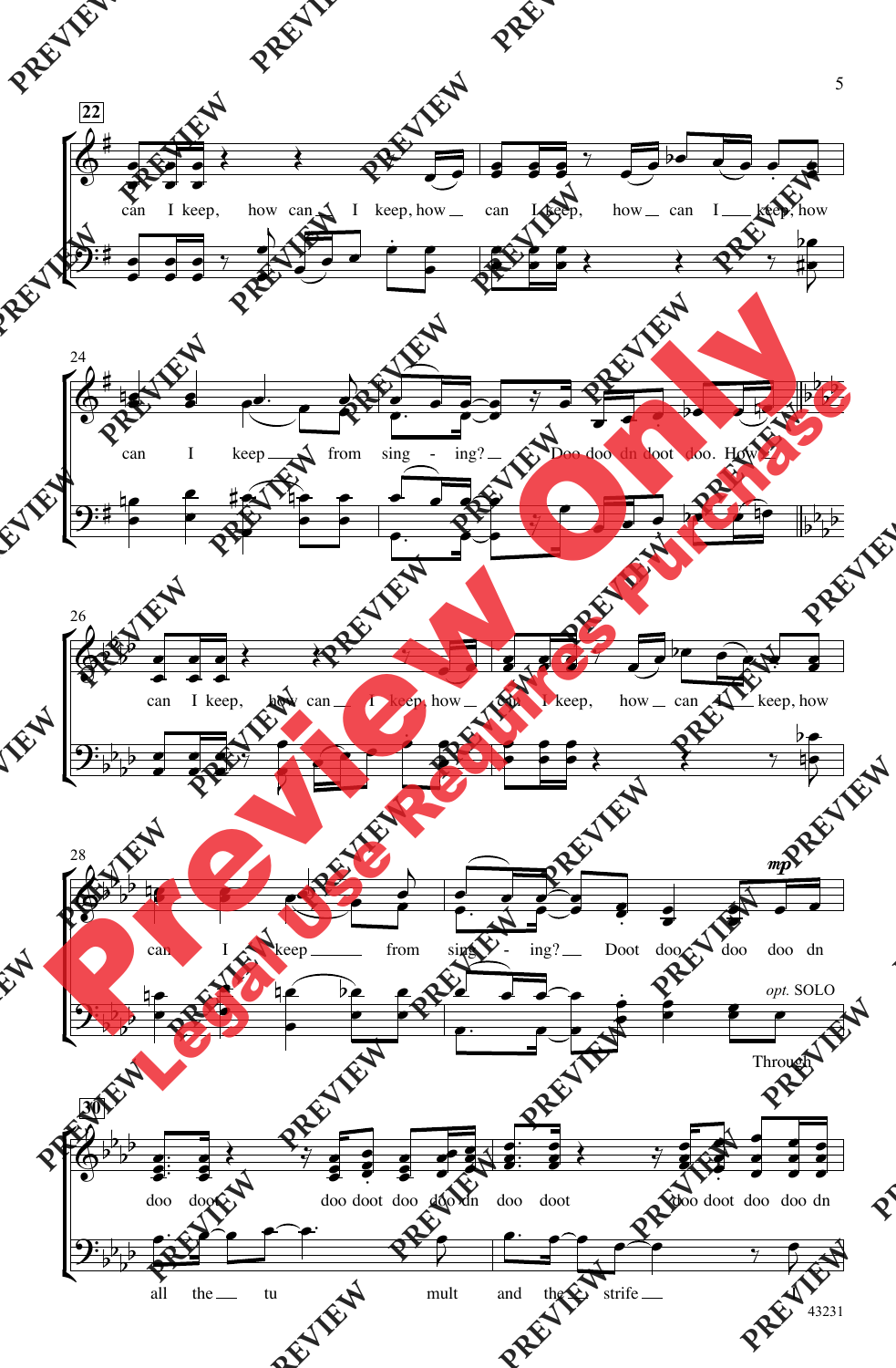

6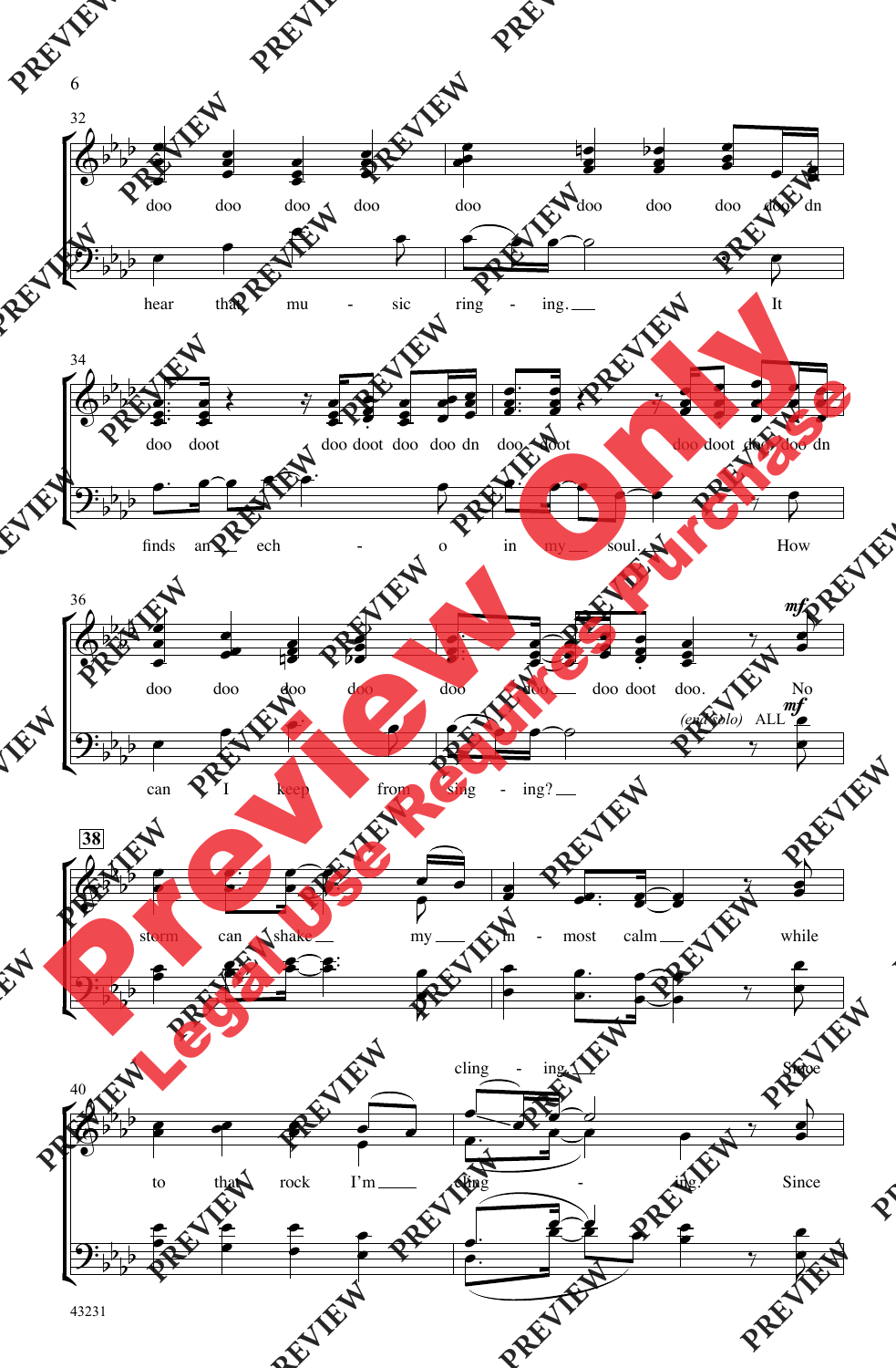